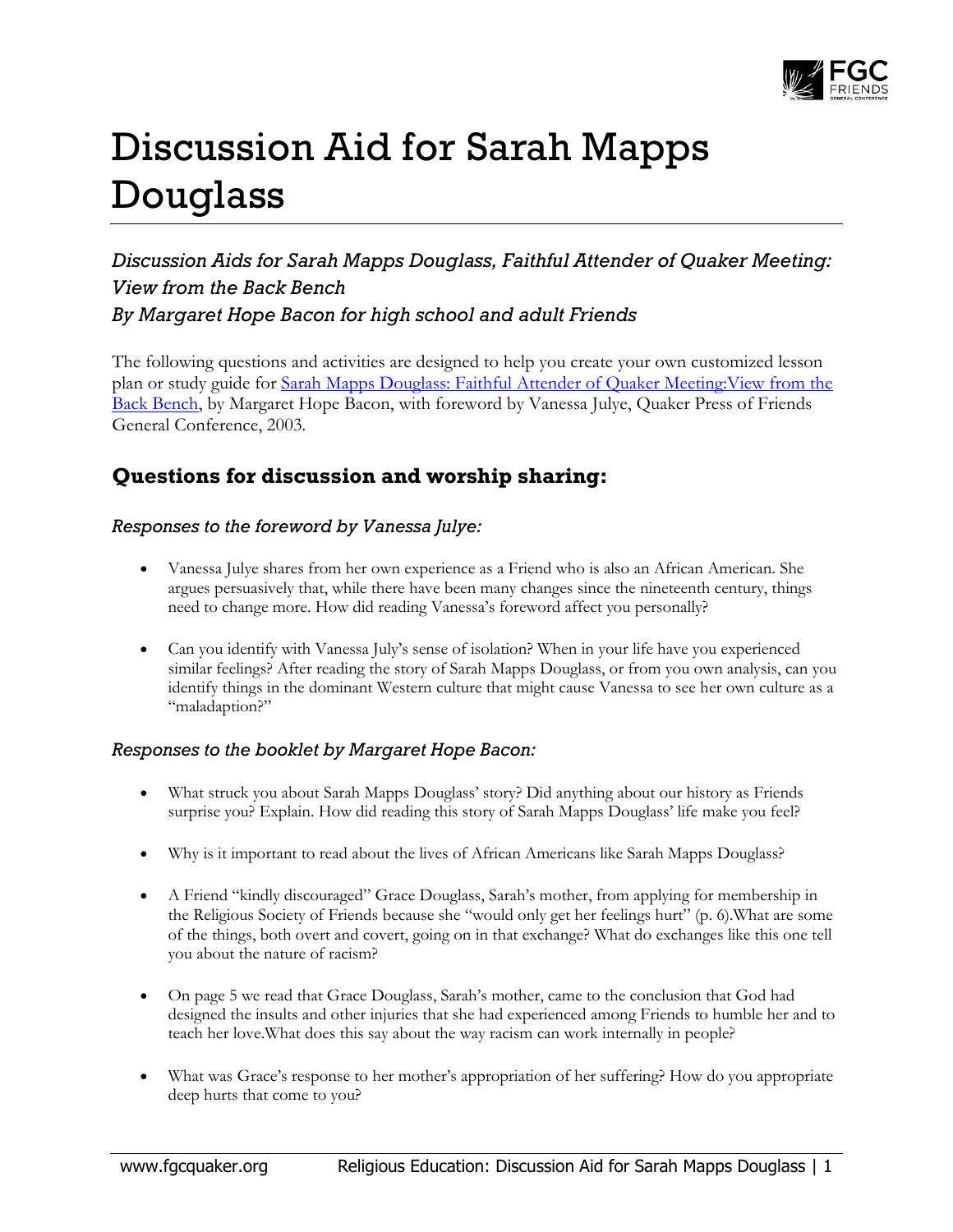

- Despite their continued humiliating treatment, Sarah and her mother pressed on,working for change. Recall some of their activities on behalf of racial justice.What are some of the things Sarah indicates were impetuses for her own activist work? What would Angelina Grimké say were reasons Sarah and her mother pressed on? Consider their activities in the light of various Quaker testimonies such as integrity and equality.
- Clearly the history Friends have remembered of their involvement with people of African descent has emphasized the heroic and good. Do you know of any ways today Friends continue to erase any suggestion of racism and privilege among Friends? What can we as a religious society do to change these practices?
- Did any attitudes or assumptions white Friends expressed in relating to African Americans in Sarah's story appear similar to what we see and hear among white Friends today? What could we as a Society do to search out and eradicate such behavior?
- Does Sarah Mapps Douglass' story challenge the way you feel about your own tradition and/or the ways you respond to traditional stories—in your family? in your faith community? in the scriptures? Explain.
- It can be painful to read Sarah Mapps Douglass' story.The fact that some people, like the Grimké sisters, chose to ignore convention and that white Friends who would have sat with African Americans had to be warned off, makes clear that white Friends could have behaved differently.Their disrespect of the Douglass women cannot be said just to reflect wider cultural norms.What in the behavior of Friends today requires similar scrutiny? In what ways do white Friends continue to behave in ways that suggest white culture is normative?
- What do you think white Friends need to change to be more welcoming to Friends of color? Look around your meeting house.What is on the walls? If there are pictures, are any people of color portrayed? If so, how are they portrayed? If there is literature on display, does it suggest that white culture is normative or is it welcoming to African American Friends and other Friends of color? Is the follow up to visitors who are people of color the same as or different than follow up to white visitors? See the FGC flyer produced by Advancement and Outreach, Seeking Racial and Ethnic Diversity:Welcoming People of Color at http://www.fgcquaker.org/cmr/seeking.html.
- What would it look like for the Religious Society of Friends to be well on the way to reconciliation and healing?

## **Activities for small groups or pairs:**

- When in your life have you experienced pain and suffering as a result of prejudice or bias? Can you think of a time when despite this kind of hurt you stayed with a situation or individual? What helped you to persist or to resist? How has your faith helped you in difficult situations?
- Choose another person in Quaker history who has challenged the community—such as James Naylor, John Woolman, Lucretia Mott, Norman Morrison or Bayard Rustin. Learn as much as you can about how and why this person either persisted in identifying with Friends or left Friends. Has the history been softened or suppressed in any way to present a more favorable picture of the Religious Society of Friends? What can you say, based on your knowledge of the person, about what our religious Society meant to this person or about how the Spirit moved in his or her life? What